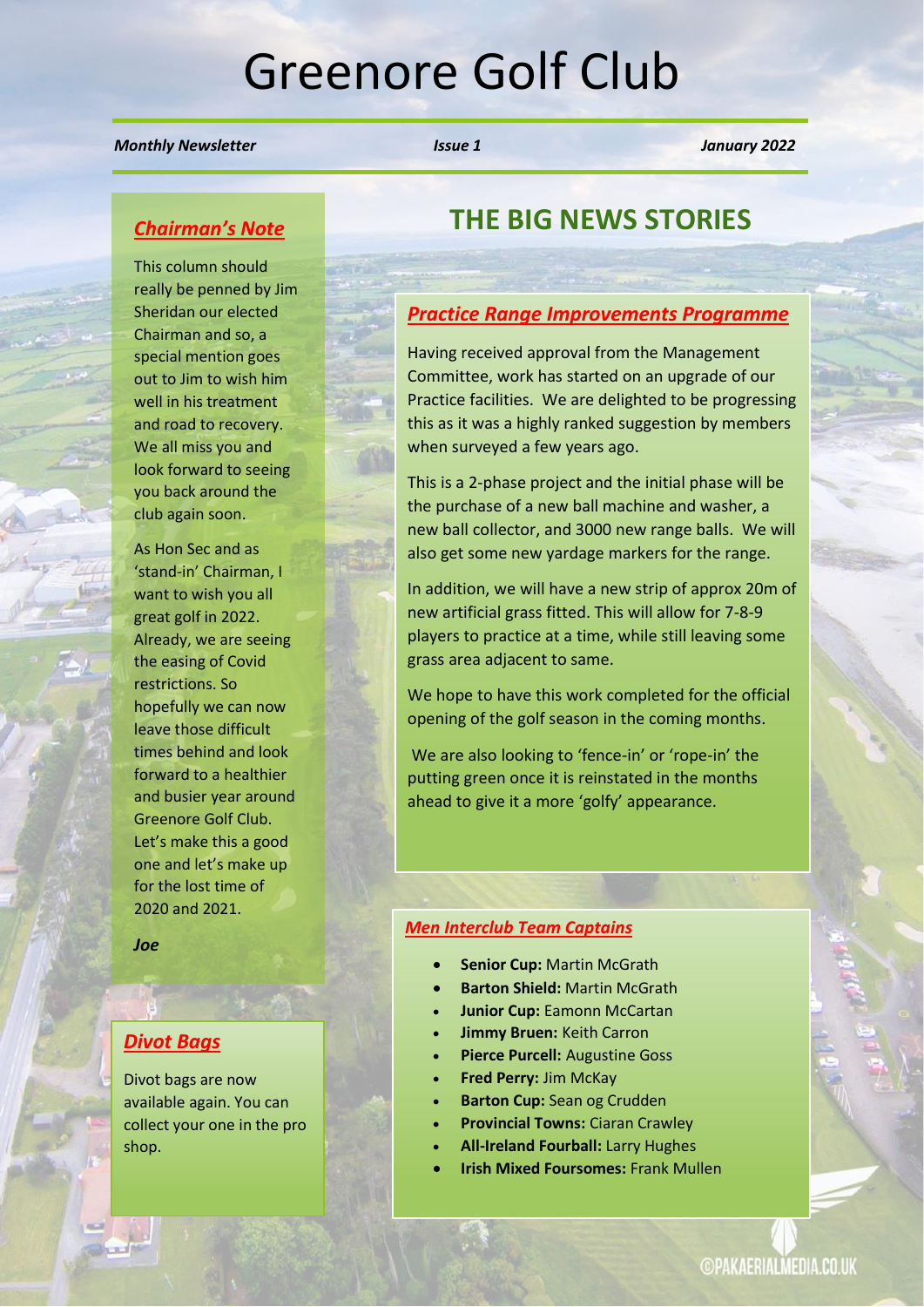## *Course Development update*

The 1st Green is coming on very well, the surrounds have been laid and we are just waiting on the materials for the bunker to arrive. We are on track for Easter Weekend Opening.

The work with Ken Kearney and the Masterplan is ongoing and we will have a clearer picture in next month's report.

Other work to be carried out around the course next month.

- Fairways sanded in places.
- Some tee boxes sanded.
- 3 tee boxes are going to be re-laid/ levelled.
- Whin bushes at the back of the 13<sup>th</sup> green will be cleaned up.
- The bottom of the practice ground will be levelled off.
- The path at the back of the  $17<sup>th</sup>$  green will be tidied up.
- Steps up to the  $4<sup>th</sup>$  tee will be fixed.

• Works will start on the putting green.



## *Captain's Column*

I'm delighted to be Captain of the men's club for 2022 and I will represent you all as best I can.

I hope you find this new newsletter useful and informative. It is important that we keep our members informed of all developments when we can.

Thanks in advance to all the officers and volunteers for all the help in the year ahead… there is a lot of work going on behind the scenes already to organise teams, our course, practice range etc.

Maybe this year will see us excel at an inter club level – maybe this year we'll bring home one of those elusive pennants. Greenore Golf Club has such great pedigree – our time is near and let's give it our best shot!

Whatever happens – here's wishing you all great scores in 2022!

*Brendan*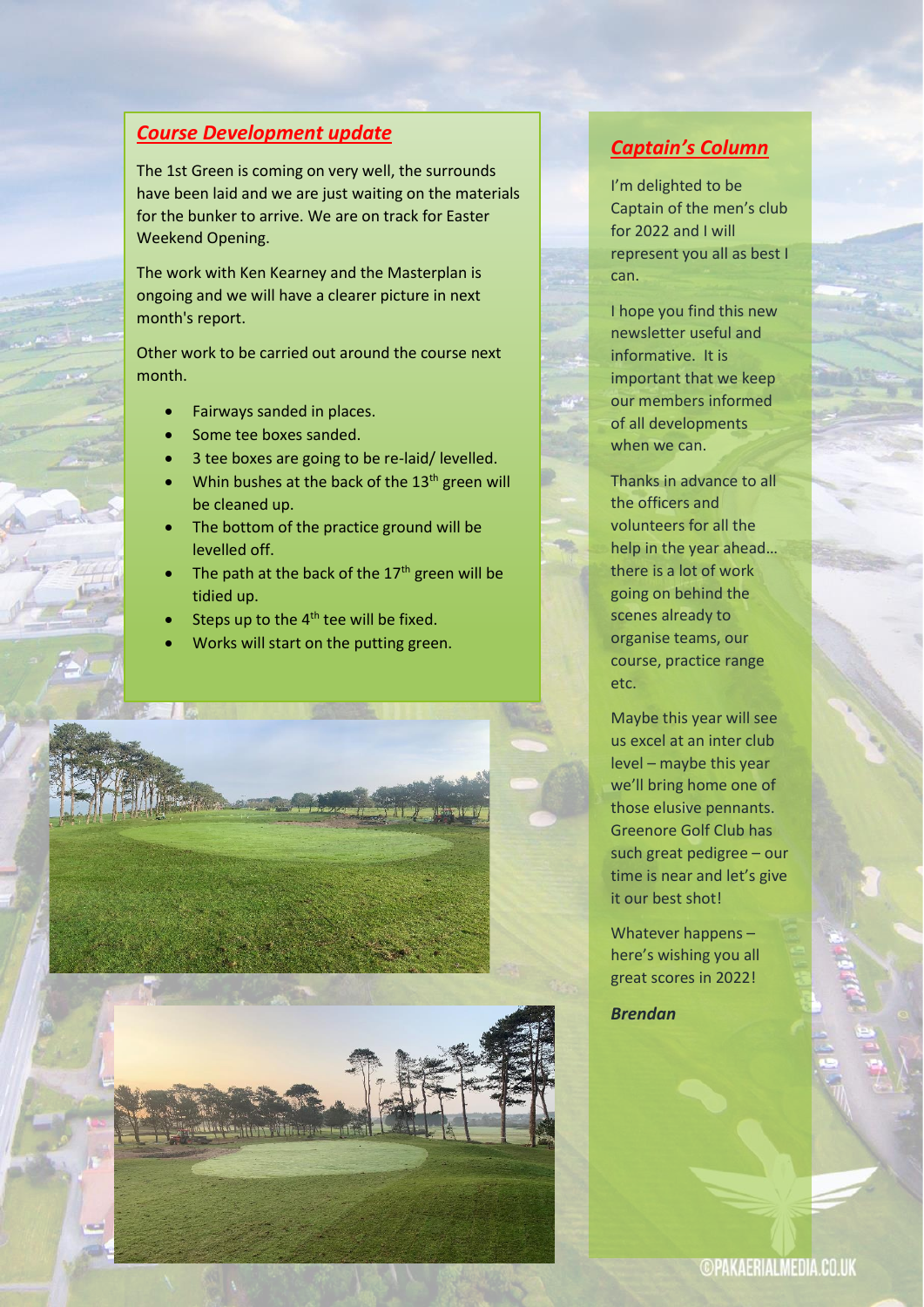#### *Junior News*

2020 and 2021 were difficult years for junior golf at Greenore and at most other clubs. This year we hope to play catch up and get the juniors 'back on the map'. The junior committee has been discussing the way through 2022 and how junior golf can get greater profile in a covid free year. The Committee is already excited about the year ahead and are eager to get volunteers particularly through the summer months. Please help us with this volunteering by contacting Kieran Clarke or Eileen English. We have great junior golfers. Help us to help them.

*Kieran*

# *Note from the Operations Manager*

I would like to thank all the members for their good wishes to me in my new role.

- We plan some renovations for the clubhouse in the coming year.
- We hope to have some events as restrictions have eased.
- Sky Tv is now back in the bar, and I ask members to support initiative to raise funds for Sky via the bonus ball lotto available at the bar.
- An up-to-date safety statement is being put in place.
- I am the contact for any H/S issues members may have and all reports will be logged and actioned.
- We are looking at promoting 5day membership more through social media etc.
- We presently have 908 members in total.
- We are promoting more societies and green fees to the club as they are a major part of our revenue stream and keep member's fees down.
- We plan to run a 3-day club Classic this year.
- Improvement to the buggy storage area is in the pipeline.
- We are building our sponsors for this year. I would ask any member if they would like to sponsor or know someone who might like to be a sponsor to let me know.
- We hope to implement some new features on the ClubNet app. Can all members please switch their notifications on as Push notifications will be the future of contact from the club.

*Robert Murphy*